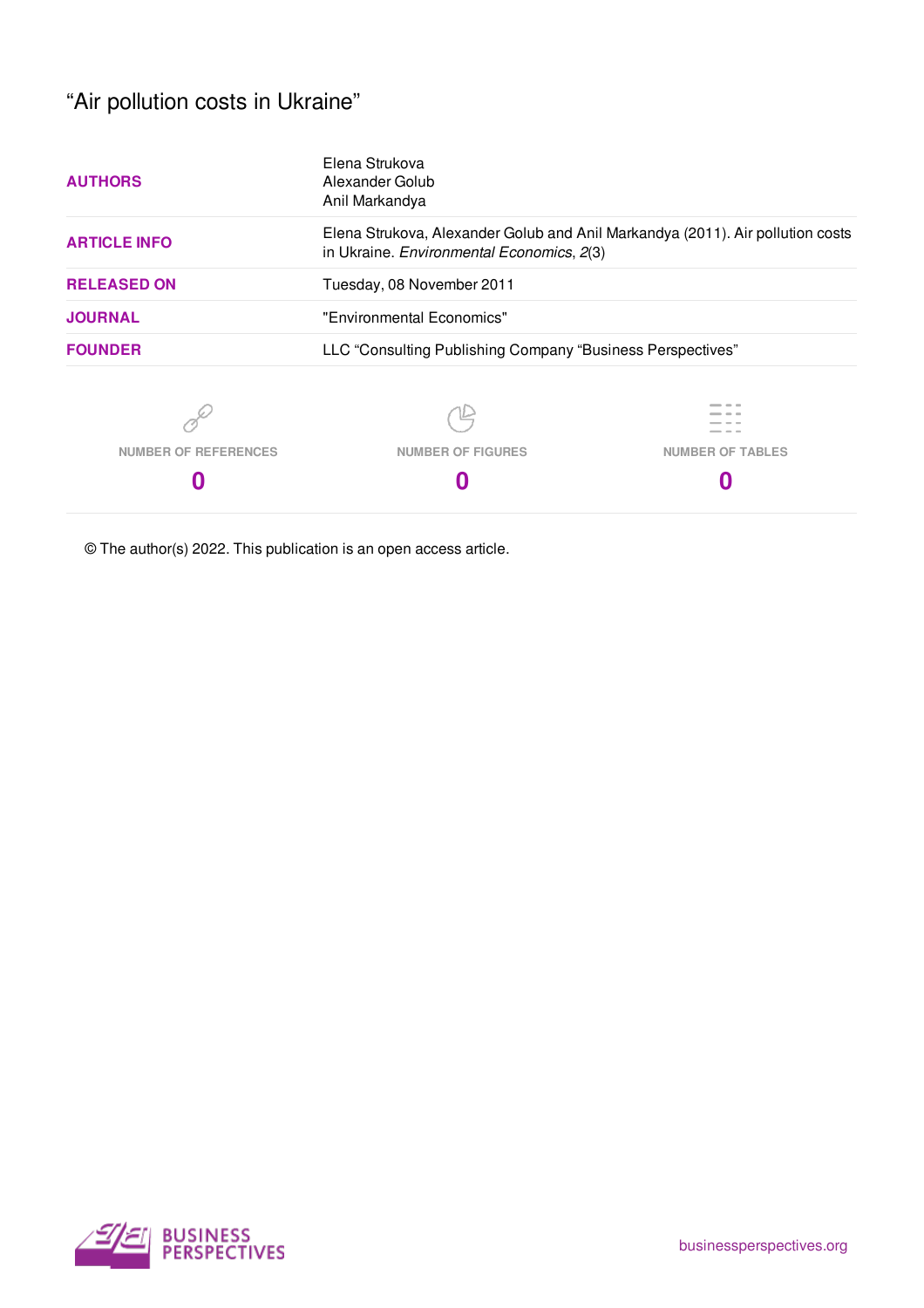# Elena Strukova (USA), Alexander Golub (USA), Anil Markandya (Spain)

# Air pollution costs in Ukraine

# Abstract

The paper presents estimation of the health losses from urban air pollution in Ukraine. The methodology developed initially by US Environmental Protection Agency (EPA) and further an application in Russia was applied for health risk assessment. PM2.5 was identified as the major source of human health risk, based on experience from the Russian studies. In the absence of reliable computed concentrations of PM2.5, the study was based on monitoring data of total suspended particle (TSP) emissions in Ukraine. Additional cases of mortality and morbidity were calculated based on reporting data on TSP concentration that was converted into PM2.5. Then the concentration – response function was applied to estimate individual risk. Next, individual risk was applied to the population exposed to the concentrations reported for each city included in the analysis (researchers selected the most polluted cities). For each city the authors considered data on baseline mortality and morbidity and population structure. In total, air pollution related mortality represents about 6 percent of total mortality in Ukraine. In Russia the corresponding indicator totals about 4 percent. The relative mortality risk attributed to air pollution calculated per 100 000 population in both countries is about 55-59 cases. Since the applied method is sensitive to the primary data uncertainties the paper conducted a sensitivity analysis applying the Monte-Carlo method. Economic damage related to mortality risk was estimated at about 4 percent of GDP. There was no relevant WTP study in Ukraine therefore the authors applied the benefit-transfer method in order to estimate the value of statistical life (VSL), since mortality attributed to air pollution is major component of health losses (about 94 percent). In order to compare and aggregate mortality and morbidity risks the authors recalculated them in Disability Adjusted Life Years (DALY). Then morbidity represents about 30 percent of total air pollution health load. Data on baseline morbidity is less reliable than data on baseline mortality; therefore the morbidity risk estimates are more uncertain than mortality estimates. It is likely that morbidity risk is underestimated. Regardless of uncertainties mentioned above and some problems with reported data the article can conclude that the mortality risk attributed to air pollution is significant. Therefore, costs of air pollution in Ukraine are sizable and in the nearest future may offset the economic growth. An important conclusion is that recovery of the Ukrainian economy based on restoration of polluting industries may have negative economic consequences since higher mortality and morbidity not only puts a burden on the economy, but also reduces the labor force.

**Keywords:** cost of air pollution, health risk, Ukraine. **JEL Classification:** Q51, Q53, I19.

# **Introduction**

The health of the population of the Former Soviet Union suffered notably as a result of the transition to a market economy (see Brainerd, Cutler, 2005). The unprecedented decline in life expectancy, especially among men, was attributed largely to social collapse and the ensuing increase in alcohol consumption and a lack of personal care. The role of environmental factors in this decline is disputed. The precise contribution of environmental pollution to human health in the member states of the FSU (former Soviet Union) was first studied for Russia. Regardless of the conservative approach applied in most of the studies, it was demonstrated that human health risk from air pollution is significant. These results were extrapolated nationwide and were presented in Bobylev et al. (2002). The total annual mortality rate related to air pollution was about 46,000 or 2.1% of the total non-accidental mortality rate (Bobylev et al., 2002, p. 16). Contrary to common belief, air pollution related mortality was an important component of overall mortality, being much more important than TB, transport accidents and suicides, for example. In total the monetary costs of such pollution was estimated at 2-5 percent of current GDP.

In this paper, we wish to see if these results are special to the Russian Federation or if they also apply to other FSU states, notably Ukraine. Moreover, we wish to estimate the importance of air pollution as a source of human and economic loss in Ukraine. The paper proceeds as follows. In Section 1 we discuss briefly the monitoring of air quality in Ukraine, and the data that are available for estimating health impacts. In Section 2 we discuss the epidemiological basis of the estimated health impacts and the resulting estimates of number of excess deaths and morbidity cases. In Section 3 we present some values of the costs of these health and mortality and put them in a comparative context. The last Section concludes the paper, with some observations on the policy implications of the results.

#### 1. Measuring air quality in Ukraine

Based on a few pilot studies in Russia, it can be concluded that among the hundreds of pollutants controlled by Russian law, only a handful account for up to 90% of human health risk from air pollution (mainly PM10 or  $PM2.5<sup>1</sup>$ ). Fossil fuel combustion is the main source of these pollutants.

 $\overline{a}$ 

<sup>¤</sup> Elena Strukova, Alexander Golub, Anil Markandya, 2011.

 1 PM10 is particulate matter less than 10 microns in diameter; similarly PM2.5 refers to matter less than 2.5 microns in diameter. Small particles, however, are also formed from chemical interactions of  $SO<sub>2</sub>$  and other pollutants with ozone. Hence emissions of these pollutants are also important contributors to health impacts.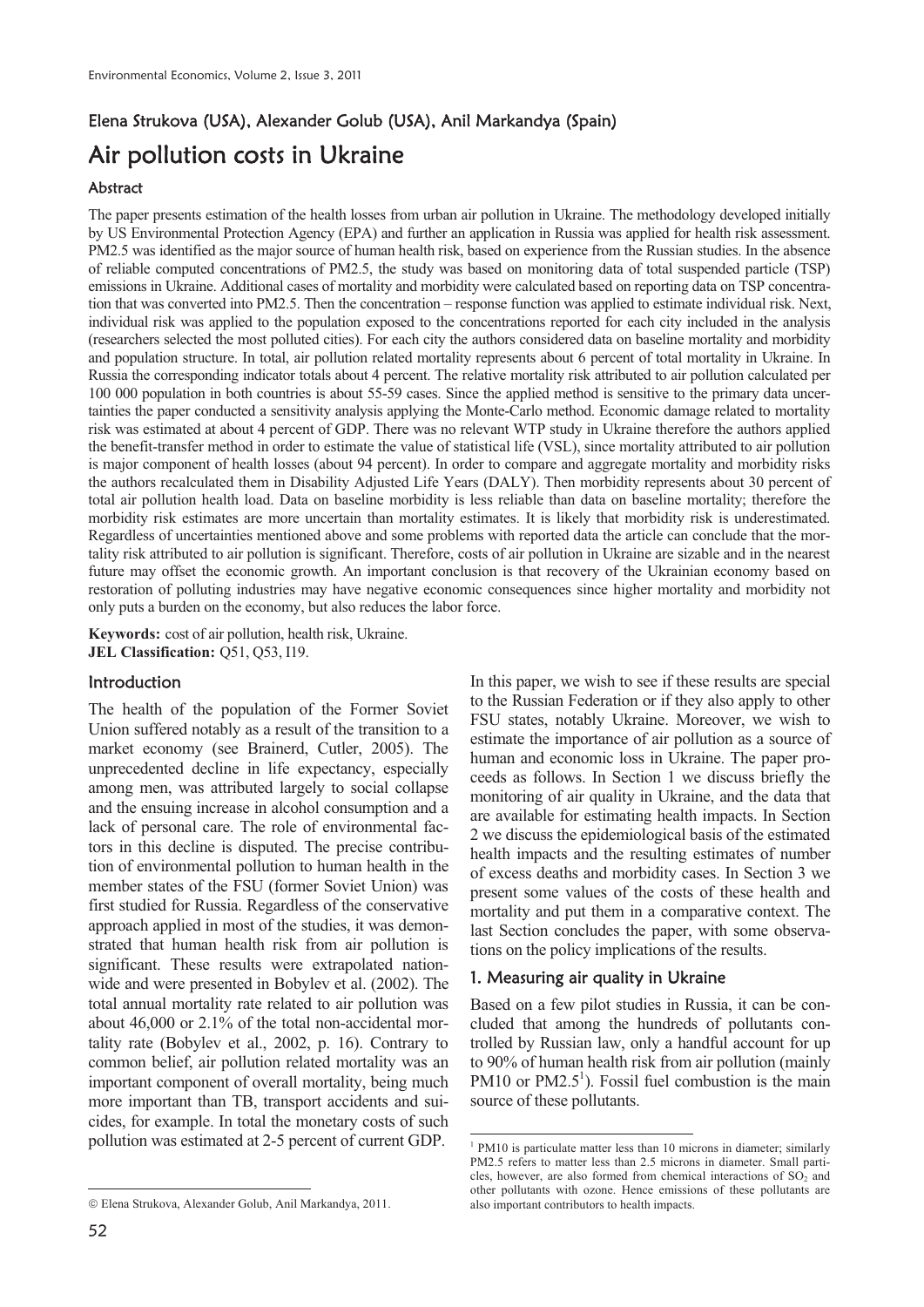Unfortunately, levels of PM10 or PM2.5 are not monitored on a reliable basis in either Russia or Ukraine. Hence, any assessment of the impacts of the particles has to be based on what is reliably monitored, which is total suspended particles or TSP, and on an estimated link between TSP and PM10 or PM2.5.

In this context, it is worth noting that huge amount of effort goes into monitoring a large number of pollutants (more than 35) in the FSU countries. The purpose of undertaking such extensive monitoring was to set emissions standards for individual emitters so that actual concentrations of pollutants did not exceed certain health determined maximum allowable concentrations (MACs). In practice, however, the MACs were not substantiated by practical methods and techniques of air pollution control. It was impossible to attain the desired accuracy of analytical control, to use adequate instrumentation, numerical estimation methods, unit emissions, technological standards, emission control requirements. Neither there was adequate financing or professional staffing. The improvements in these areas are very slow.

Since air pollution monitoring data in Ukraine only provides data on TSP pollution, conversion factors were used to estimate PM10 and PM2.5 levels. The factors were  $PM10 = 0.5TSP$  (US AID Environmental Management Project in 1997); PM2.5= 0.55PM10 (Central European study on air pollution and health, 1997). The last coefficient has a range of 0.4-0.8. We will use this range for the sensitivity analysis reported later.

Table 1 presents the data on population in the 29 most polluted cities in Ukraine, together with estimated PM2.5 concentrations in these cities (based on TSP monitoring data) and estimated non-accidental mortality (based on total mortality for every city and mortality by causes for Ukraine, WHO (2002)). We estimated that about 5 percent of total mortality belongs to external causes (suiside, homicide, poisoning, traffic accidents, etc.). It should be noted that, according to WHO recommendations the MAC value for annual average PM2.5 is 10  $\text{ug/m}^3$ . These are the lowest levels at which total, cardiopulmonary and lung cancer mortality have been shown to increase with more than 95% confidence in response to fine particles in the ACS study (Pope et al., 2002). In Ukraine this was exceeded in all 29 cities listed below.

#### 2. Air pollution and human health

A large number of epidemiological studies provide evidence that exposure to air pollution is associated with increased morbidity and mortality. The most affected are respiratory and cardiovascular systems. The mechanisms "may involve decrements in pulmonary function, effects on hart rate variability and inflammatory response" (WHO, 2004). Also, there is evidence of carcinogenity from some urban air pollutants. Both acute and chronic biological responses are affected by air pollution; acute responses exacerbating the severity of chronic diseases.

Epidemiologic literature proposes to use Cox proportional hazards model for the long-term health risk estimation. Basically, they have the following form:

$$
y_C = -\left[y_B * (e^{-\beta^* \Delta C} - 1)\right] * pop,
$$
 (1)

where  $y_C$  is incremental number of cases of negative health outcome (morbidity or mortality);  $\Delta C$  is the change in mean population-weighted annual concentration of criteria pollutant<sup>1</sup>;  $\beta$  is concentrationresponse coefficient;  $v_B$  is baseline level of the health outcome; *pop* is exposed population to which it is appropriate to apply  $\beta$  (the same as in the epi studies, where  $\beta$  was estimated).

Table 1 presents the estimated fine particulates concentrations in the cities of Ukraine in 2001.

| Table 1. Fine particulates concentration, population |
|------------------------------------------------------|
| and non-accidental mortality in major metropolitan   |
| areas of Ukraine (2001) (annual averages)            |

| City              | PM2.5 $\mu$ g/m <sup>3</sup><br>(annual<br>average) | Population, '000 | Non-accidental<br>mortality rate<br>per 1000 |
|-------------------|-----------------------------------------------------|------------------|----------------------------------------------|
| Lugansk           | 33                                                  | 459              | 16.34                                        |
| Alchevsk          | 66                                                  | 118              | 16.34                                        |
| Kerch             | 33                                                  | 157              | 14.25                                        |
| Yalta             | 66                                                  | 81               | 14.25                                        |
| Dnipropetrivsk    | 66                                                  | 1072             | 15.485                                       |
| Dniprodzerzhinsk  | 33                                                  | 253              | 15.485                                       |
| Kryvyi Rih        | 66                                                  | 704              | 15.485                                       |
| Donesk            | 99                                                  | 1009             | 13.87                                        |
| Enakiyeve         | 99                                                  | 101              | 18.335                                       |
| Gorlivka          | 99                                                  | 287              | 17.765                                       |
| <b>Dzerzhinsk</b> | 99                                                  | 86               | 17.86                                        |
| Kramatorsk        | 33                                                  | 179              | 16.055                                       |
| Mariupol          | 66                                                  | 488              | 14.06                                        |
| Makiyivka         | 132                                                 | 384              | 17.195                                       |
| Slovyansk         | 33                                                  | 124              | 15.295                                       |
| Ivano-Frankivsk   | 66                                                  | 219              | 8.265                                        |
| Kirovograd        | 66                                                  | 252              | 17.1                                         |
| Svitlovodsk       | 99                                                  | 50               | 17.1                                         |
| Kremenchug        | 66                                                  | 232              | 15.58                                        |
| Lviv              | 66                                                  | 733              | 11.4                                         |
| Odesa             | 66                                                  | 1021             | 15.01                                        |
| Sumy              | 66                                                  | 289              | 17.1                                         |
| Vinnitsa          | 99                                                  | 358              | 15.865                                       |
| Kyiv              | 33                                                  | 2622             | 10.07                                        |
| Mikolayiv         | 33                                                  | 512              | 15.295                                       |
| Zhitomir          | 33                                                  | 282              | 16.245                                       |
| Zaporizhya        | 66                                                  | 808              | 13.965                                       |
| Rivne             | 33                                                  | 249              | 6.935                                        |

 $\overline{a}$ <sup>1</sup> PM pollution could be used as an indicator of pollution mix.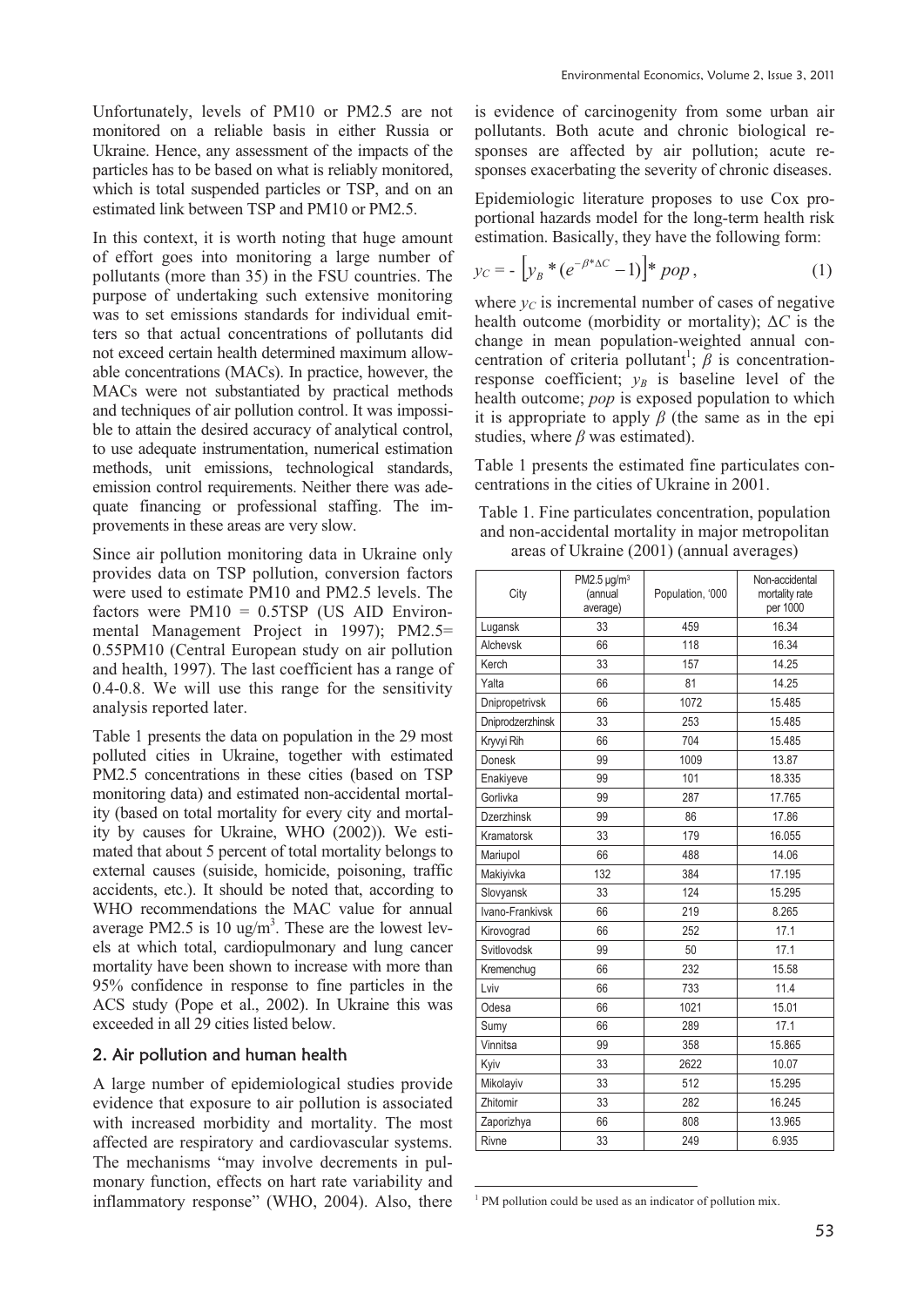Table 1 (cont.). Fine particulates concentration, population and non-accidental mortality in major metropolitan areas of Ukraine (2001) (annual averages)

| City     | PM2.5 $\mu$ g/m <sup>3</sup><br>(annual<br>average) | Population, '000 | Non-accidental<br>mortality rate<br>per 1000 |
|----------|-----------------------------------------------------|------------------|----------------------------------------------|
| Uzhqorod | 33                                                  | 117              | 9.025                                        |
| Kharkiv  | 30                                                  | 1470             | 15.00                                        |
| Total    |                                                     | 11278            |                                              |

Source: State Committee for Statistics, Ukraine.

Note: PM2.5 concentrations are estimated from TSP concentrations base on the formula presented above.

For small changes in the annual mean criteria pollutant concentration, it is appropriate to use a linear relationship between incremental health outcome and change in annual mean criteria pollutant concentration:

$$
y_C = \beta^* \Delta C^* y_B^* \, pop,\tag{2}
$$

where  $\beta$  is concentration-response coefficient that reflects change in health outcome per unit of pollution (slope of concentration-response function).

**2.1. Air pollution and mortality.** For  $PM_{2.5}$  pollution,  $\beta$  values were developed for all cause mortality, cardiopulmonary mortality, and lung cancer mortality (Pope et al., 2002) Then  $\beta$  is the per cent change in health outcome per unit of pollution (i.e., the slope of concentration-response function). Estimates are given in Table 2 below.

It is appropriate to use  $\beta$  from epidemiological studies, when pollution in the focus area is in the range observed in the study used for the estimation. For example, WHO recommends applying Pope's coefficients for PM2.5 pollution in the range of 7.5-50  $\mu$ g/m<sup>3</sup> PM2.5. Beyond 50  $\mu$ g/m<sup>3</sup> the  $\beta$  value is set at zero.

Experts agree that based on the current status of worldwide research, the risk ratios, or concentration response coefficients from Pope et al. (2002) are likely to be the best available evidence for the mortality effects of ambient particulate pollution (PM 2.5). This study provided a global estimate of the health effects of environmental risk factors including health risk from environmental pollution. It was the American Cancer Society study within the framework of Cancer Prevention II prospective study of risk factors for mortality, where 1.2 million Americans from 50 metropolitan areas 30 and older were involved. This study concentrated on long-term exposure to air pollution from fine particulates (PM2.5) that are the most harmful for human health and include sulfates and nitrates. Long-term pollution is more important than shortterm, because it include the effects of long-term exposure that can not be captured by a short-term study. The participants were observed for about 16 years. The

study controlled for age, sex, weight, height, smoking, alcohol use, occupational exposure, diet, education, marital status, etc. As a result the study came up with the list of concentration-response coefficients, which identify additional risk of non-accidental death, cardiopulmonary and lung-cancer mortality.

Table 2. Mortality risk associated with a 1 ug/m<sup>3</sup> change in PM 2.5

| Cause of mortality       |       |
|--------------------------|-------|
| All-cause non accidental | 0.004 |
| Cardiopulmonary          | 0.006 |
| Lung cancer              | 0.008 |

Source: Adapted from Pope et al., 2002.

If our goal is to assess total health risk caused by air pollution, one should take into account the difference between observed mortality and baseline mortality. From equation (1) above,  $y_B$  should be derived for the baseline situation if we would like to have  $y_B$  associated with the  $\Delta C$  ambient concentration levels (of PM2.5, for example). If *y* is defined by the equation (2) (choosing a linear specification over the relevant range of C):

$$
y_C = \beta^* \Delta C^* y_B. \tag{3}
$$

The baseline  $y_B$  however, is not directly observed, and is given by:

$$
y_B = y_0 - y_C \tag{4}
$$

where  $y_0$  is the observed or recorded number of all cause non-accidental or cardiopulmonary and lung cancer deaths. Substituting equation (4) in equation (3) provides the following solution for  $v_B$ :

$$
y_C = \beta^* (\Delta C)^* y_0 / \{1 + \beta^* (\Delta C) \}.
$$
 (5)

We have applied Pope's all cause non-accidental mortality coefficient  $\beta = 0.004$  per 1 µg/m3 of PM2.5. If the PM2.5 concentration is above 50  $\mu$ g/m<sup>3</sup> the value was set at 50  $\mu$ g/m3. Since the Pope estimates apply only to persons over the age of 30, this share of the population had to be estimated. In Ukraine demographic data indicate that about 60% of population in Ukraine is older than 30 (http://www.census.gov/cgibin/ipc/idbagg).

Based on the data on non-accidental deaths in Ukraine (Table 1), we estimated that about 22,000 people annually die from air pollution related causes in the most polluted cities of Ukraine. That represents about 10% of total mortality in these cities.

The same analysis could be undertaken based on cardiovascular, respiratory and lung cancer mortality separately. Table 3 presents major death causes in Ukraine related to air pollution by region.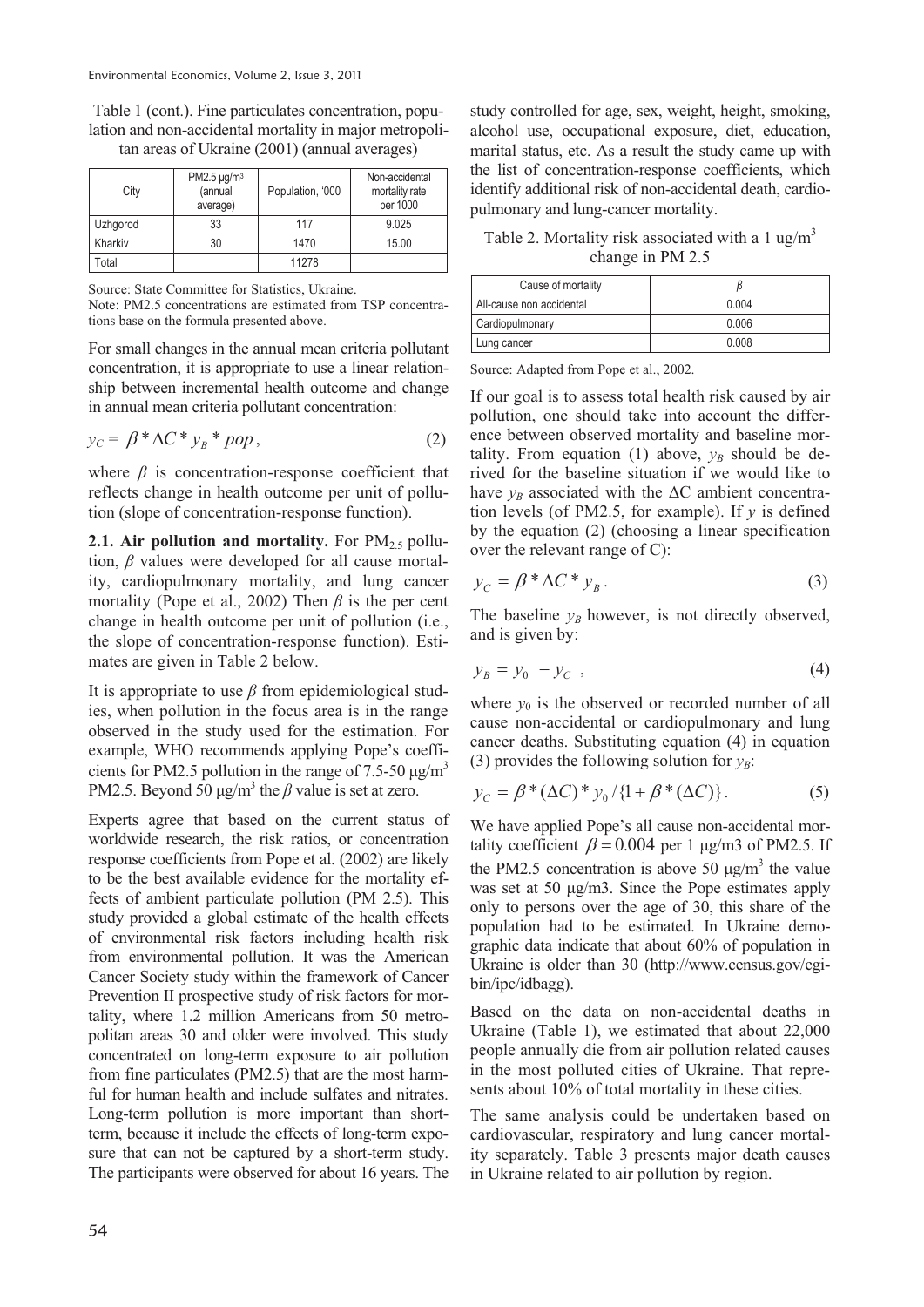| Region (oblast)  | Mortality | Cardio   | Pulmonary | Lung cancer | Population, |
|------------------|-----------|----------|-----------|-------------|-------------|
|                  |           | thousand |           |             |             |
| Cherkaska        | 1.763.1   | 1,183.2  | 97.1      | 32.4        | 1,398.3     |
| Chernigivska     | 1,995.5   | 1,299.4  | 95.9      | 42.6        | 919.0       |
| Chernivetska     | 1.314.2   | 868.5    | 68.0      | 33.3        | 1.236.1     |
| Crimea           | 1,474.7   | 935.4    | 51.7      | 35.0        | 2,024.0     |
| Dnipropetrovska  | 1,626.5   | 1.011.9  | 67.2      | 37.4        | 3,561.2     |
| Donetska         | 1,712.3   | 1.038.7  | 60.0      | 42.5        | 4.825.6     |
| Ivano-Frankivska | 1,272.3   | 760.8    | 83.7      | 28.4        | 1,406.1     |
| Kharkivska       | 1,602.2   | 1,042.7  | 38.9      | 28.1        | 2,895.8     |
| Khersonska       | 1,582.7   | 877.2    | 26.7      | 43.6        | 1,172.7     |
| Khmelnitska      | 1,622.2   | 939.3    | 97.2      | 40.7        | 1,426.6     |
| Kirovogradska    | 1.796.4   | 969.6    | 86.3      | 44.2        | 1,125.7     |
| Kyivska          | 1.666.6   | 1.162.2  | 42.8      | 38.0        | 1,821.1     |
| Luganska         | 1,721.5   | 1,064.4  | 85.6      | 39.8        | 2,540.2     |
| Lvivska          | 1,295.2   | 817.4    | 83.8      | 25.3        | 2,606.0     |
| Mikolayivska     | 1,605.4   | 721.6    | 56.1      | 39.8        | 1,262.9     |
| Odeska           | 1,583.9   | 951.9    | 50.5      | 29.9        | 2,455.7     |
| Poltavska        | 1,805.0   | 1,140.4  | 74.7      | 39.9        | 1,621.2     |
| Rovenska         | 1.328.7   | 842.3    | 40.1      | 27.3        | 1,171.4     |
| Sumska           | 1,800.1   | 1.141.3  | 108.2     | 33.0        | 1.296.8     |
| Ternopilska      | 1,436.7   | 945.9    | 97.4      | 38.9        | 1,138.5     |
| Vinnitska        | 1.667.3   | 1.156.4  | 65.8      | 33.6        | 1,763.9     |
| Volynska         | 1,405.0   | 833.1    | 134.2     | 22.0        | 1,057.2     |
| Zakarpatska      | 1,192.2   | 643.6    | 50.3      | 25.2        | 1,254.6     |
| Zaporizhska      | 1,612.1   | 829.7    | 48.4      | 43.9        | 1,926.8     |
| Zhitomirska      | 1,714.6   | 1,146.8  | 81.3      | 32.3        | 1,389.3     |
| Kyiv             | 1,056.6   | 649.2    | 26.4      | 23.7        | 2,567.0     |
| Sevastopil       | 1,370.3   | 798.1    | 44.9      | 43.0        | 377.2       |

Table 3. Death rates in Ukraine by major causes of death in 2002 (by region)

Source: Shalimov S.O. Chief ed. (2004). Bulletin of the National cancer-register of Ukraine, Institute of Oncology of Ukraine, No 5, Kyiv. Pidaev A. Chief ed. (2004). Health indexes and health related expenditures in Ukraine in 2002-2003, Ministry of Public Health of Ukraine, Center of Health Statistics, Kyiv.

Cardiopulmonary mortality is a major cause of death in Ukraine. We estimated that about 66% of total deaths are related to cardiopulmonary causes (weighted average). Lung cancer mortality would elevate this figure up to 68% of total deaths. In this case  $\beta = 0.006$  per 1 µg/m3 of PM2.5 should be applied (Pope, 2002). This is a conservative estimate, since for lung-cancer mortality  $\beta$  is equal to 0.008. Taking this value we find that air pollution related mortality estimated based on cardiopulmonary and lung cancer mortality is totaling 27,000 annual deaths. *Hence the range of air pollution related deaths in Ukraine is estimated to be in the range of 22,000 to 27,000 annually.*

**2.2. Air pollution related morbidity.** While available information on mortality is quite reliable, morbidity information is less so. Therefore, we had to apply the method proposed by Ostro (1994) to estimate respiratory hospital admissions, emergency room visits, restricted activity days, lower respiratory illness in children and respiratory symptoms. For chronic bronchitis we applied the approach from

Abbey et al. (1995). Method from Ostro (1994) does not require baseline morbidity. Thus it is applicable even with poor primary data about background morbidity indicators. Abbey's approach requires a baseline figure for chronic bronchitis morbidity. Official data on chronic bronchitis were provided by the Ministry of Public Health of Ukraine. Both studies made by Ostro (1994) and Abbey (1995) link exposure to PM10 air pollution with additional morbidity end-points. For air pollution related cases of chronic bronchitis we applied the formula similar to (5), where *Yc* is an additional number of chronic bronchitis and  $y_0$  is observed number of cases for Euro B region. For other morbidity end-points we applied the following formula, as in Ostro (1994):

$$
Y_C = \beta * C,
$$

where *C* is observed PM10 concentration and  $\beta$  is concentration-response coefficient.

For chronic bronchitis we also obtained an estimation for  $\beta$  using Ostro (1994) method and compared it with Abbey (1995) results.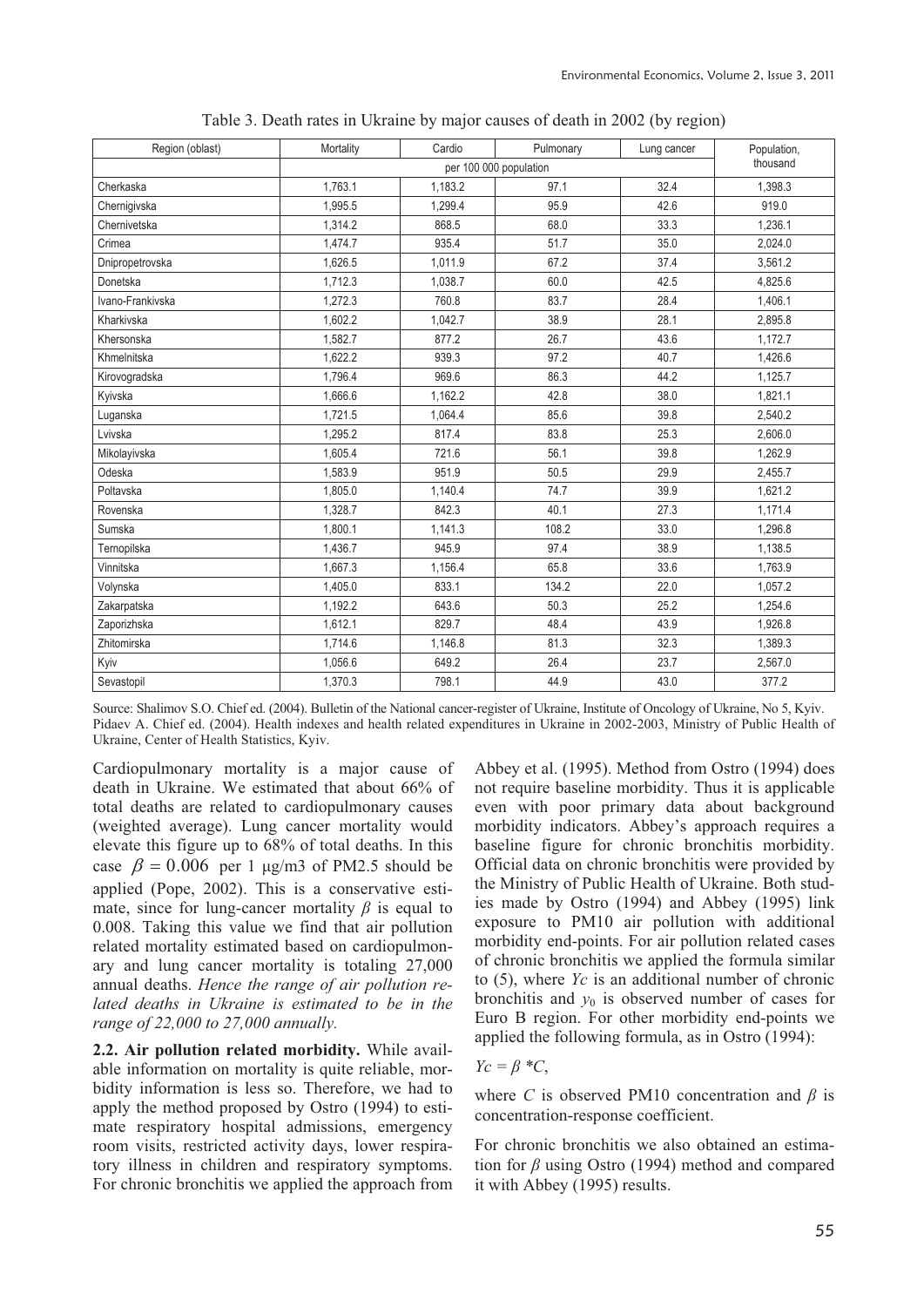Thus, in order to estimate the cases of morbidity we used background bronchitis morbidity provided by the Ministry of Public Health, as given in Table 4. The data could be underestimated, since many cases are not reported. However, we use them in our analysis to get a conservative estimation of morbidity cost of air pollution in Ukraine. This yields an estimate of the number of cases of chronic bronchitis attributable to air pollution of 13,000. An alternative approach is that recommended by Ostro (1994), who posits 61.2 cases per 100,000 of population per each  $10 \mu g/m^3$  of PM10 pollution. On this basis the number of cases for the 30 urban areas listed below is about 90,000 cases per year. Hence the range is 13,000-90,000.

Table 4. Urban air pollution dose-response coefficients for morbidity estimation

| Annual morbidity effect                                      | Dose-response coefficient | Per 1 ug/m <sup>3</sup> annual average ambient<br>concentration of: |
|--------------------------------------------------------------|---------------------------|---------------------------------------------------------------------|
| Chronic bronchitis (% change in annual incidence)            | $0.9\%$ *                 | <b>PM 10</b>                                                        |
| Chronic bronchitis (per 100,000 population)                  | $6.12**$                  | <b>PM 10</b>                                                        |
| Respiratory hospital admissions (per 100,000 population)     | $1.2**$                   | <b>PM 10</b>                                                        |
| Emergency room visits (per 100,000 population)               | $24**$                    | <b>PM 10</b>                                                        |
| Restricted activity days (per 100,000 adults)                | $5.750**$                 | <b>PM 10</b>                                                        |
| Lower respiratory illness in children (per 100,000 children) | $169**$                   | <b>PM 10</b>                                                        |
| Respiratory symptoms (per 100,000 adults)                    | 18.300**                  | <b>PM 10</b>                                                        |

Source: \*\*Ostro (1994) and \*Abbey et al. (1995).

Table 5. Background bronchitis morbidity for adult population in metropolitan areas of Ukraine

|                  | PM10 concentration | CB background incidence |
|------------------|--------------------|-------------------------|
| Lugansk          | 60                 | 522                     |
| Alchevsk         | 180                | 134                     |
| Kerch            | 60                 | 151                     |
| Yalta            | 120                | 78                      |
| Dnipropetrivsk   | 120                | 2228                    |
| Dniprodzerzhinsk | 60                 | 526                     |
| Kryvyi Rih       | 120                | 1463                    |
| Donesk           | 180                | 2081                    |
| Enakiyeve        | 180                | 208                     |
| Gorlivka         | 180                | 592                     |
| Dzerzhinsk       | 180                | 177                     |
| Kramatorsk       | 60                 | 369                     |
| Mariupol         | 120                | 1007                    |
| Makiyivka        | 240                | 792                     |
| Slovyansk        | 60                 | 256                     |
| Ivano-Frankivsk  | 120                | 776                     |
| Kirovograd       | 120                | 434                     |
| Svitlovodsk      | 180                | 86                      |
| Kremenchug       | 120                | 264                     |
| Lviv             | 120                | 1041                    |
| Odesa            | 120                | 2800                    |
| Sumy             | 120                | 473                     |
| Vinnitsa         | 180                | 1220                    |
| Kyiv             | 60                 | 7513                    |
| Mikolayiv        | 60                 | 847                     |
| Zhitomir         | 60                 | 251                     |
| Zaporizhya       | 120                | 677                     |
| Rivne            | 60                 | 368                     |
| Uzhgorod         | 60                 | 251                     |
| Kharkiv          | 50                 | 2819                    |
| Total            |                    | 30,404                  |

Source: Pidaev A. Chief ed. (2004). Health indexes and health related expenditures in Ukraine in 2002-2003, Ministry of Public Health of Ukraine, Center of Health Statistics, Kyiv.

Negative morbidity end-points were estimated as follows: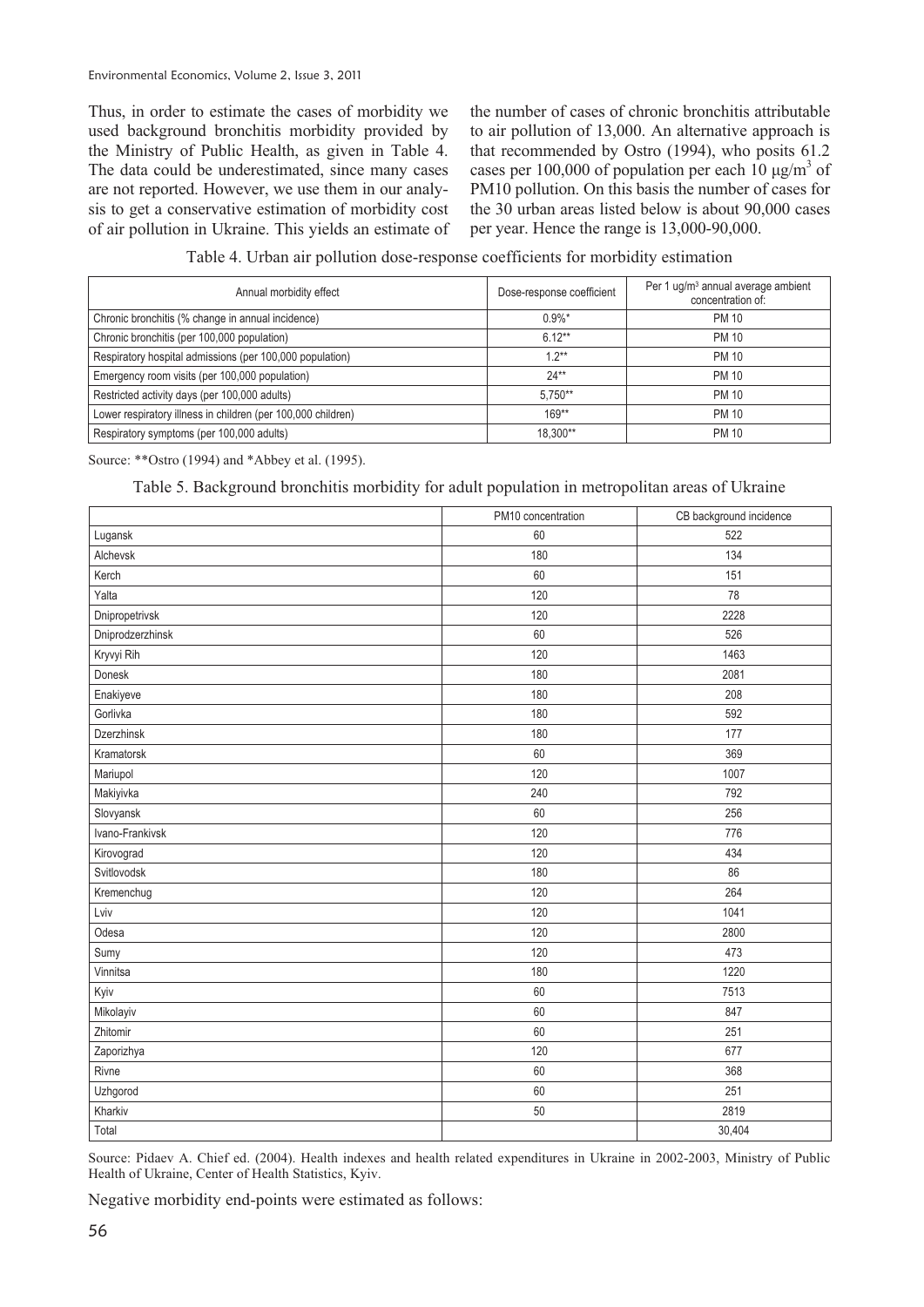|                   | Chronic<br>bronchitis | Hospital admissions | Emergency room<br>visits | Restricted activity<br>days | Lower respiratory<br>illness in children | Respiratory<br>symptoms |
|-------------------|-----------------------|---------------------|--------------------------|-----------------------------|------------------------------------------|-------------------------|
| Lugansk           | 178                   | 330                 | 6.483                    | 1,543,588                   | 23.787                                   | 4,912,637               |
| Alchevsk          | 80                    | 108                 | 2,119                    | 429.525                     | 2,586                                    | 1,367,010               |
| Kerch             | 51                    | 113                 | 2,217                    | 449,570                     | 2,706                                    | 1,430,804               |
| Yalta             | 39                    | 117                 | 2,288                    | 463,887                     | 2,793                                    | 1,476,371               |
| Dnipropetrivsk    | 1,104                 | 1,544               | 30,282                   | 6,139,344                   | 36,958                                   | 19,539,130              |
| Dniprodzerzhinsk  | 176                   | 182                 | 3.573                    | 724,466                     | 4,361                                    | 2,305,690               |
| Kryvyi Rih        | 725                   | 1,014               | 19,887                   | 4,031,808                   | 24,271                                   | 12,831,667              |
| Donesk            | 1,235                 | 2,179               | 42,753                   | 8,667,815                   | 52,179                                   | 27,586,262              |
| Enakiyeve         | 124                   | 218                 | 4,280                    | 867,641                     | 5,223                                    | 2,761,360               |
| Gorlivka          | 351                   | 620                 | 12,161                   | 2,465,474                   | 14,842                                   | 7,846,637               |
| <b>Dzerzhinsk</b> | 105                   | 186                 | 3.644                    | 738,783                     | 4,447                                    | 2,351,257               |
| Kramatorsk        | 124                   | 129                 | 2,528                    | 512,567                     | 3,086                                    | 1,631,299               |
| Mariupol          | 502                   | 703                 | 13,785                   | 2,794,776                   | 16,824                                   | 8,894,678               |
| Makiyivka         | 520                   | 1,106               | 21,694                   | 4,398,336                   | 26,478                                   | 13,998,182              |
| Slovyansk         | 86                    | 89                  | 1,751                    | 355,074                     | 2,138                                    | 1,130,062               |
| Ivano-Frankivsk   | 383                   | 315                 | 6.186                    | 1,254,213                   | 7.550                                    | 3,991,669               |
| Kirovograd        | 215                   | 363                 | 7.118                    | 1,443,204                   | 8.688                                    | 4,593,154               |
| Svitlovodsk       | 51                    | 108                 | 2,119                    | 429,525                     | 2,586                                    | 1,367,010               |
| Kremenchug        | 133                   | 334                 | 6,554                    | 1,328,664                   | 7,998                                    | 4,228,618               |
| Lviv              | 526                   | 1,056               | 20,706                   | 4,197,891                   | 25,271                                   | 13,360,244              |
| Odesa             | 1.382                 | 1.470               | 28,841                   | 5,847,267                   | 35.200                                   | 18,609,563              |
| Sumy              | 237                   | 416                 | 8.164                    | 1,655,103                   | 9,964                                    | 5,267,545               |
| Vinnitsa          | 707                   | 773                 | 15,169                   | 3,075,399                   | 18,514                                   | 9,787,792               |
| Kyiv              | 2,506                 | 1,888               | 37,033                   | 7,508,097                   | 45,198                                   | 23,895,335              |
| Mikolayiv         | 288                   | 369                 | 7,231                    | 1,466,112                   | 8.826                                    | 4,666,061               |
| Zhitomir          | 85                    | 203                 | 3.983                    | 807.507                     | 4,861                                    | 2,569,979               |
| Zaporizhya        | 345                   | 1.164               | 22.824                   | 4,627,416                   | 27,857                                   | 14,727,254              |
| Rivne             | 125                   | 179                 | 3,517                    | 713.012                     | 4,292                                    | 2,269,237               |
| Uzhgorod          | 85                    | 84                  | 1,653                    | 335,030                     | 2,017                                    | 1,066,268               |
| Kharkiv           | 847                   | 883                 | 17,314                   | 3,510,174                   | 21,131                                   | 11,171,510              |
| Total             | 13.316                | 18.243              | 357.857                  | 72.781.264                  | 452.631                                  | 231.634.283             |

Table 6. Total number of morbidity cases due to air pollution in Ukraine

Source: Authors' estimates.

In the table above chronic bronchitis attributed to air pollution is estimated using Abbey et al. (1995) with background data from Ministry of Health and present lower bound estimation. Other health end-points are estimated using Ostro (1994) method. They present upper bound estimation. However, as we see in the next section, these uncertainties related to the indicators estimated based on Ostro should not significantly influence aggregated human health damage.

effects across the selected cities as a percentage of total national cases. About 50% of all health effects are in Donetsk, Odesa, Kryvyi Rih, Zaporizhya, Makiyevka and Dnepropetrivsk, whereas only 34% of the population lives there. Kyiv, Kharkiv and Lviv are relatively clean cities. About 33% of urban population from the covered cities live there, but joint pollution share is only 17% (Figure 1). The remaining cities represent about 33% of population and 35% of air pollution related load.

Table 8 presents the distribution of estimated health

| Health categories                                | Total cases | <b>Total DALYs</b> |
|--------------------------------------------------|-------------|--------------------|
| Premature mortality                              | 27,028      | 202,709            |
| Chronic bronchitis                               | 13.316      | 33.291             |
| Hospital admissions                              | 18.243      | 292                |
| Emergency room visits/Outpatient hospital visits | 357.857     | 1.610              |
| Restricted activity days                         | 73 million  | 21.834             |
| Lower respiratory illness in children            | 452.631     | 2.942              |
| Respiratory symptoms                             | 232 million | 17.373             |
| Total                                            |             | 280.051            |

Table 7. Estimated health impact of urban air pollution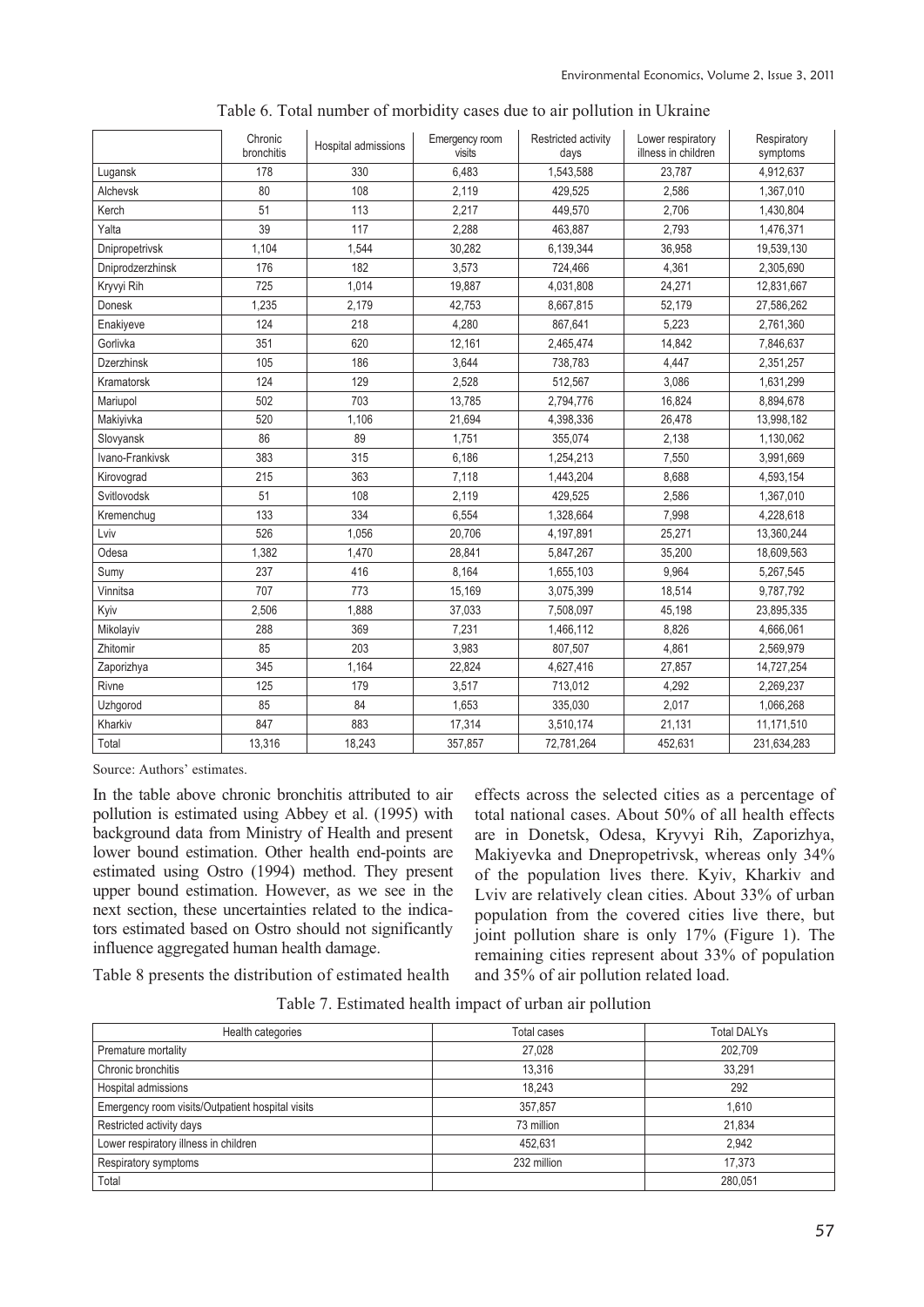

**Fig. 1. The share of exposed population and health end-points in the most and least polluted cities in Ukraine (for cities with the pollution load more than 5%)** 

|  | Table 8. Estimated health impact by city |  |  |
|--|------------------------------------------|--|--|
|  |                                          |  |  |
|  |                                          |  |  |

|                   | Percent of total exposed population* | Percent of total cases** |
|-------------------|--------------------------------------|--------------------------|
| Lugansk           | 3.1%                                 | 1.7%                     |
| Alchevsk          | 0.3%                                 | 0.6%                     |
| Kerch             | 1.1%                                 | 0.7%                     |
| Yalta             | 0.6%                                 | 0.7%                     |
| Dnipropetrivsk    | 7.3%                                 | 9.5%                     |
| Dniprodzerzhinsk  | 1.7%                                 | 1.1%                     |
| Krivy Rih         | 4.8%                                 | 6.2%                     |
| Donesk            | 6.9%                                 | 10.9%                    |
| Enakiyeve         | 0.7%                                 | 1.4%                     |
| Gorlivka          | 2.0%                                 | 4.0%                     |
| <b>Dzerzhinsk</b> | 0.6%                                 | 1.2%                     |
| Kramatorsk        | 1.2%                                 | 0.8%                     |
| Mariupol          | 3.3%                                 | 3.9%                     |
| Makiyivka         | 2.6%                                 | 6.2%                     |
| Slovyansk         | 0.8%                                 | 0.6%                     |
| Ivano-Frankivsk   | 1.5%                                 | 1.0%                     |
| Kirovograd        | 1.7%                                 | 2.5%                     |
| Svitlovodsk       | 0.3%                                 | 0.7%                     |
| Kremenchug        | 1.6%                                 | 2.1%                     |
| Lviv              | 5.0%                                 | 4.8%                     |
| Odesa             | 7.0%                                 | 8.8%                     |
| Sumy              | 2.0%                                 | 2.8%                     |
| Vinnitsa          | 2.4%                                 | 4.4%                     |
| Kyiv              | 17.9%                                | 7.7%                     |
| Mikolayiv         | 3.5%                                 | 2.3%                     |
| Zhitomir          | 1.9%                                 | 1.3%                     |
| Zaporizhya        | 5.5%                                 | 6.4%                     |
| Rivne             | 1.7%                                 | 0.5%                     |
| Uzhgorod          | 0.8%                                 | 0.3%                     |
| Kharkiv           | 10.0%                                | 4.9%                     |

Note: \*Exposed population is reported in Table 2. \*\*Total cases are reported in Table 9.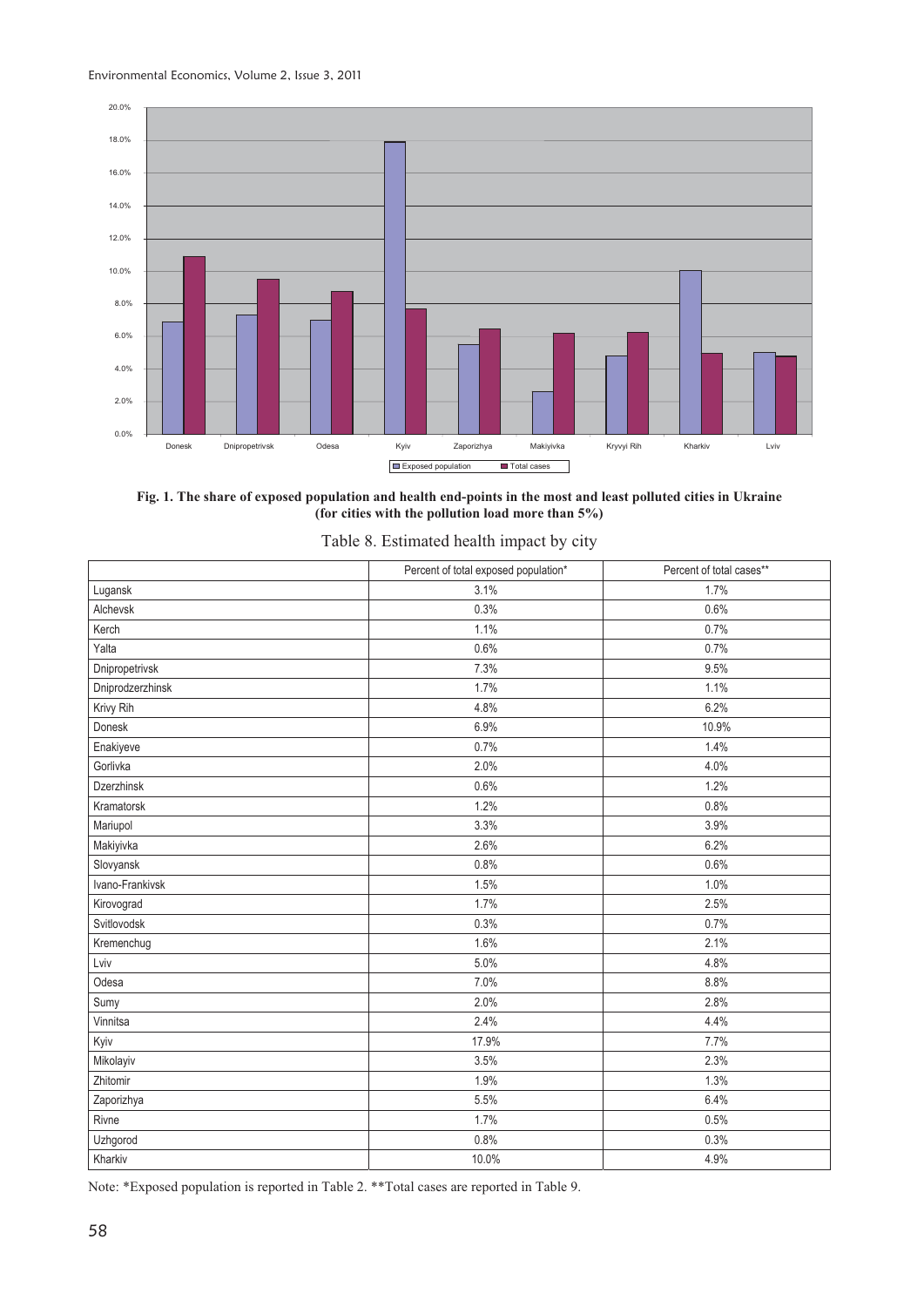### 3. Estimated burden of health impacts

The burden of health impacts is converted to monetary terms by valuing mortality and morbidity. Valuation is based on robust willingness to pay studies that quantify the value of human health risk reduction. These valuation studies have not been done either in Ukraine or in any other FSU country. Therefore the only method to apply for valuation is a benefit transfer approach. The physical estimates of mortality and morbidity can be converted in monetary values under certain assumptions. The estimated annual cost of urban air pollution health effects is presented in Table 9. Details of how these estimates are given below<sup>1</sup>.

Table 9. Estimated annual cost of urban health impacts associated with air pollution (billion Hryvnas)

| Health categories                                   | Total annual cost | Percent of total cost |
|-----------------------------------------------------|-------------------|-----------------------|
| Mortality                                           | 12.3              | 94.2%                 |
| Morbidity:                                          |                   |                       |
| Chronic bronchitis                                  | 0.13              | 1.0%                  |
| Hospital admissions                                 | 0.05              | 0.4%                  |
| Emergency room visits/Outpatient<br>hospital visits | 0.13              | 1.0%                  |
| Restricted activity days (adults)                   | 0.38              | 2.9%                  |
| Lower respiratory illness in<br>children            | 0.06              | 0.4%                  |
| Respiratory symptoms (adults)                       | 0.00              | $0.0\%$               |
| Total cost of morbidity                             | 0.75              | 5.8%                  |
| Total cost (mortality and morbidity)                | 13.05             | 100 %                 |

There are several ways to aggregate different health outcomes. One is economic valuation of mortality and morbidity. Valuation is based on robust willingness to pay studies that quantify the value of human health risk reduction. These valuation studies have not been done either in Ukraine or in any other FSU country. Therefore the only method to apply for valuation is a benefit transfer approach. We discuss this approach in the next section. An alternative way for aggregation of results is the conversion of health effects of air pollution described above into disability adjusted life years (DALYs) to facilitate a comparison to health effects from other environmental risk factors. This approach allows avoiding additional uncertainties brought by economic valuation procedure, but at the same time it doesn't give an idea about economic cost of environmental pollution.

**3.1. Estimating VSL.** The main approaches to estimate mortality arethe 'value of a statistical life  $(VSL)'$  – i.e., the value society attached to saving a life, when it is not known whose life will be saved. The problem is that there are no studies of VSL conducted in Ukraine. This implies that values have to be

 $\overline{\phantom{a}}$ 

transferred from studies in other countries. The overwhelming majority of VSL studies have been conducted in countries with substantially higher income level than in Ukraine. VSL estimates from these countries must therefore be adjusted to Ukraine.

Common adjustment method is calibration of VSL in developed country in per capita term.

$$
VSL_U = VSL_D * (\frac{GDP_U / N_U}{GDP_D / N_D}),
$$

where  $VSL_U$  and  $VSL_D$  are VSL in Ukraine and in the developed country;  $GDP_U / N_U$  is GDP per capita in Ukraine;  $GDP<sub>D</sub> / N<sub>D</sub>$  is GDP per capita in the developed country.

Although in the literature there is no consensus about reliability of this approach, this is the only tool available to assign economic value to environmental health losses. In the recent study published by Ready et al. (2004), the authors concluded that the benefit transfer method results in error less than 50 percent. However, the authors acknowledge some extremes: it may lead to overestimation as much as 230 percent or underestimation as much as 77 percent (p. 80). This study was conducted for European countries and the issue of PPP and market exchange rate was not as important as it is for lower income countries. In Ukraine the ratio between PPP and market exchange rate is as much as 4.8 in 2004. This makes benefit transfer a very shaky methodology. However, we apply it using market exchange rate for conversion. This is a lower bound of estimation of VSL.

There is also a discrepancy in valuation of VSL in developed countries. Mrozek and Taylor (2002) provide a range for VSL of US\$1.5-2.5 million in their meta-analysis of VSL. In Aldy and Viscusi the mean VSL estimation is about US\$6 million. Again, we apply the lower estimation to be on a conservative side.

Resulting VSL for Ukraine from benefit transfer based on the range of VSL reported by Mrozek and Taylor (2002) (see Table 10). However, if GDP would be estimated in PPP, then VSL in Ukraine would be about US\$434 thousand.

### Table 10. Estimated value of statistical life in Ukraine

| Average VSL in high-income countries (million US\$) |        |
|-----------------------------------------------------|--------|
| Average GDP/capita in high-income countries (US\$)  | 30 000 |
| GDP per capita in Ukraine (US\$ in 2004)            | 1360   |
| Estimated VSL in Ukraine (thousand US\$)**          | 90.5   |
| Estimated VSL in Ukraine (thousand hryvnas)**       | 452    |

Notes: \* Weighted average GDP per capita, based on the sample in Mrozek and Taylor (2002). \*\* Using an exchange rate of 5 hryvnas per US\$ in 2004.

<sup>1</sup> Studies on the valuation of health effects of outdoor air pollution outside the OECD countries are rare. Recent work along this lines, using some benefit transfer has been undertaken in China (Eliason and Lee, 2003), in Russia (Bobylev, 2002) and Peru (Larsen, 2005).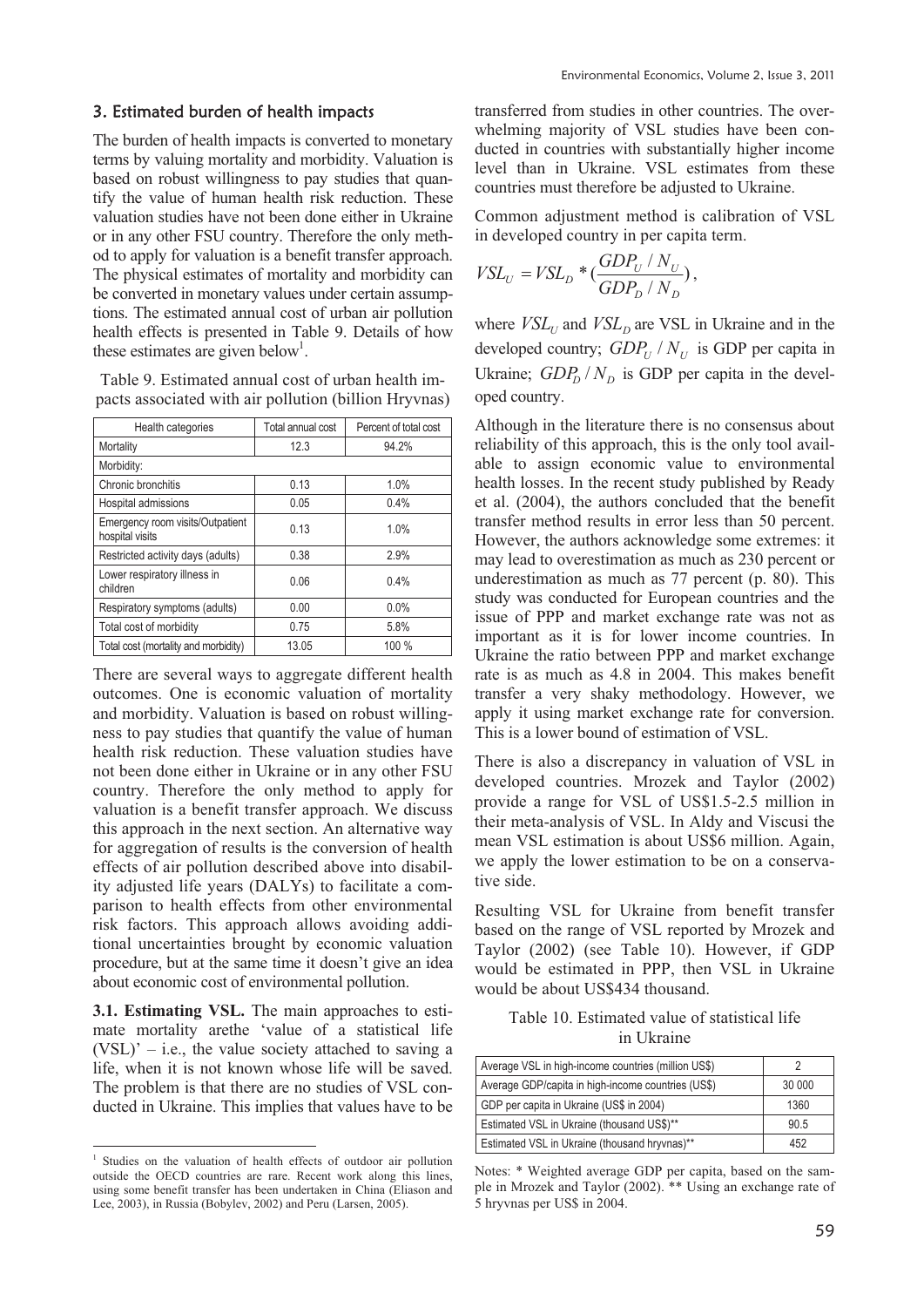**3.2. Valuing morbidity.** A measure of the welfare cost of morbidity is often based on the willingness-topay (WTP) for avoiding or reducing the risk of illness. This measure is often found to be several times higher than the cost of medical treatment and the value of time losses (Cropper and Oates 1992), and reflect the value that individuals place on avoiding pain and discomfort. There are, however, no WTP studies from Ukraine. For this reason, the cost-of-illness (COI) approach (mainly medical cost and value of time losses) has been supplemented by a proxy for the cost of pain and discomfort in this report. We applied benefit transfer to estimate the suffering from chronic bronchitis in Ukraine in the same way, as we did for VSL. The value used for Russia in 2003 as 15,000 US\$. Then corresponding value for Ukraine is 5,000 US\$ per case of chronic bronchitis. We refrain from applying other than COI estimations for the rest of morbidity endpoints due to the different structure of health system in the developed and FSU countries. The resulting costs of mortality and morbidity (based on a sum of the COI and the value of DALYS) are given in Table 11 and Table 12. In most cases the cost of illness is substantially higher than DALY estimate. The main exception is chronic bronchitis, which often has a severe effect on people's life without necessarily causing substantial medical treatment cost or time losses. The value of time losses represents almost 57 percent of total cost, and the cost of pain and discomfort (proxied by DA-LYs valued at GDP per capita) represents somewhat less than one-third.

|                                                             | Annual cost (billion hryvnas) |
|-------------------------------------------------------------|-------------------------------|
| Cost of medical treatments (doctors,<br>hospitals, clinics) | 0.261(23%)                    |
| Cost of time lost to illness                                | $0.424(40\%)$                 |
| DALYs (valued at GDP per capita)                            | 0.398(37%)                    |
| Total                                                       | 1.089                         |

Table 11. Estimated annual cost of morbidity

Table 12. Estimated unit cost by health end-point (hryvnas)

| Health categories                                   | COI per<br>case $(1)$ | WTP per<br>case $(2)$ | Total cost<br>per case<br>(3)=(1)+(2) |
|-----------------------------------------------------|-----------------------|-----------------------|---------------------------------------|
| Chronic bronchitis                                  | 5,953                 | 5,000                 | 10,953                                |
| Hospital admissions                                 | 2.969                 |                       | 2,969                                 |
| Emergency room visits/Outpatient<br>hospital visits | 403                   |                       | 403                                   |
| Restricted activity days (adults)                   | 149                   |                       | 149                                   |
| Lower respiratory illness in children               | 11                    |                       | 11                                    |
| Respiratory symptoms (adults)                       | 0.0                   |                       | 0.0                                   |

Table 13 provides the baseline data that were used to estimate the cost per case of illness. Some of these data require explanation. The value of time for adults is based on urban wages. Economists commonly apply a range of 30-50 percent of wage rates to reflect the value of time. The rate of 21 hryvnas per day is about 40 percent of average urban wages in average Kyiv-Zaporizhya.

There is very little information about the frequency of doctor visits, emergency visits and hospitalization for chronic bronchitis patients in any country in the world. Estimations from (Larson, Egypt) have been applied to Ukraine. Estimated work days lost per year is based on frequency of estimated medical treatment plus an additional 7 days for each hospitalization and one extra day for each doctor and emergency visit. These days are added to reflect time needed for recovery from illness.

To estimate the cost of a new case of CB, the medical cost and value of time losses have been discounted over a 20-year duration of illness. An annual real increase of 2 percent in medical cost and value of time has been applied to reflect an average expected increase in annual labor productivity and real wages. The costs are discounted at 3 percent per year, a rate commonly applied by WHO for health effects.

|  |  |  |  |  | Table 13. Baseline data for cost estimation |
|--|--|--|--|--|---------------------------------------------|
|--|--|--|--|--|---------------------------------------------|

|                                                                    | <b>Baseline</b> | Source                                     |  |
|--------------------------------------------------------------------|-----------------|--------------------------------------------|--|
| Cost data for all health end-points:                               |                 |                                            |  |
| Cost of hospitalization (hryvnas per day)                          | 424             |                                            |  |
| Cost of emergency visit (hryvnas) - urban                          | 318             | Provided by the Health                     |  |
| Cost of doctor visit (hryvnas) (mainly<br>private doctors) - urban | 106             | Risk center in Ukraine                     |  |
| Value of time lost to illness (hryvnas<br>per day)                 | 21              | Based on urban wages<br>in Kyiv-Zaporizhya |  |

**2.4. Sensitivity analysis.** There are certain uncertainties in the health risk analysis. Basically, they are presented in the report on pollution cost in Russia. We applied Monte-Carlo approach to analyze these uncertainties. The results are presented in Figure 2 below.

The figure shows that with a probability of 90% there are no less than 14,000 cases of air pollution related mortality in Ukraine (Crystall Ball 7, 10,000 trials).

Table 15 allows comparing different causes of death in Russia and Ukraine. It is easy to see that air pollution related mortality exceeds deaths from TB by a factor of 2. It exceeds deaths from traffic accidents and assaults 3 times. It is almost 2 more than suicide and poisoning. Figure 3 provides the same comparative figures of air pollution mortality with other causes. While the overall mortality rates and those for air pollution for the two countries are similar, there are major differences in the rates attributed to 'social' factors, such as external factors, such as traffic accidents, poisoning, suicide and assault, where the Russia rates are much higher.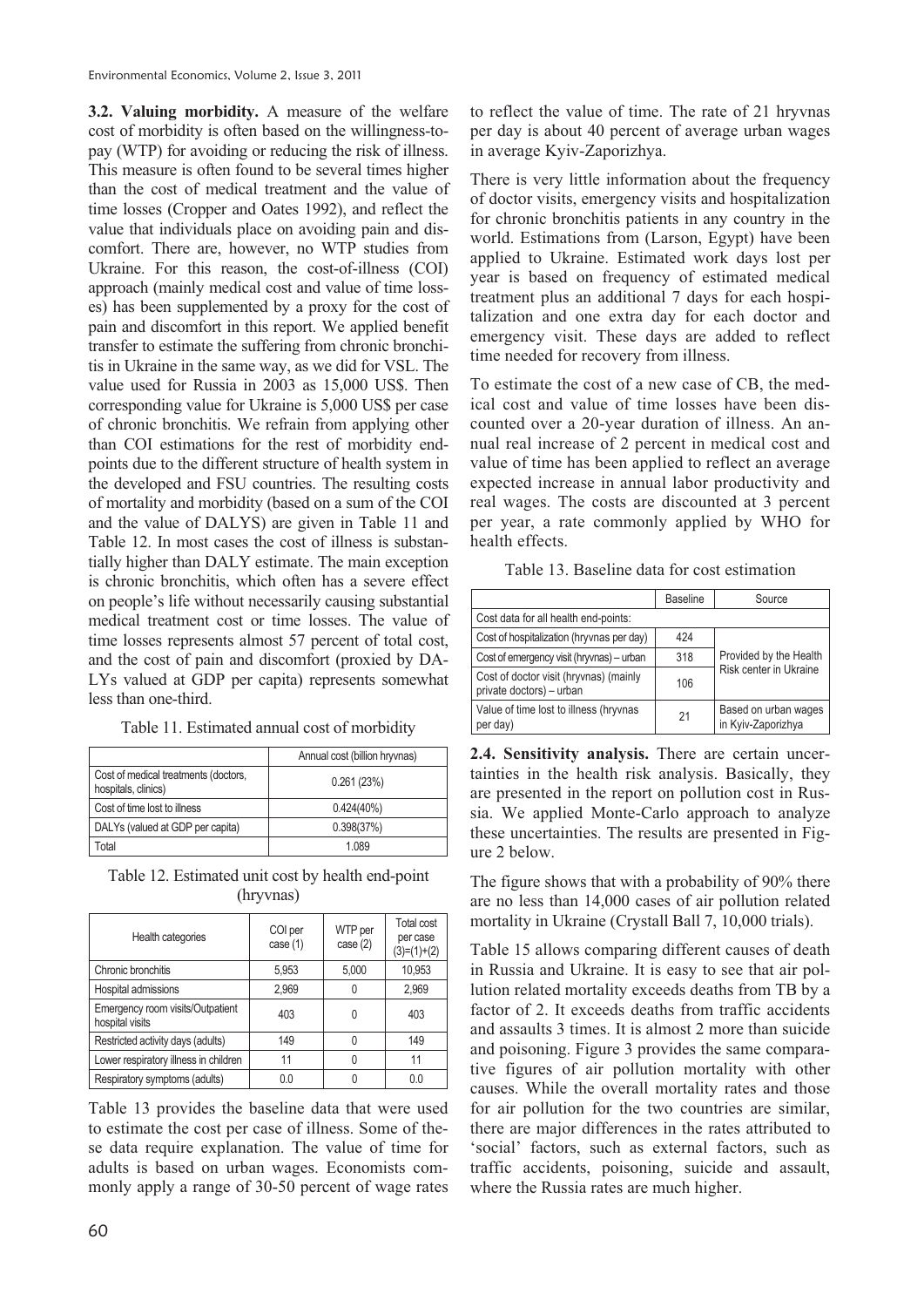

**Fig. 2. Sensitivity range for mortality costs** 

Table 14. Summary statistics for mortality costs

| Standard deviation | 6.171.81      |
|--------------------|---------------|
| Variance           | 38,091,180.30 |
| Minimum            | 6.608.78      |
| Maximum            | 43,849.00     |
| Mean std. error    | 61.72         |







|                            | Russia              | Ukraine           |
|----------------------------|---------------------|-------------------|
| All causes death           | 2,225,332<br>(1540) | 758,082<br>(1539) |
| Air pollution*             | 85,000<br>(59)      | 27,000<br>(55)    |
| TB total                   | 29,800<br>(21)      | 11,000<br>(22)    |
| External all causes        | 312,000<br>(216)    | 41,000<br>(83)    |
| <b>Transport accidents</b> | 39,500<br>(27)      | 7,000<br>(14)     |

| Poisoning                 | 59,500<br>(41) | 14,000<br>(28) |
|---------------------------|----------------|----------------|
| Suicide                   | 57,000<br>(39) | 14,500<br>(29) |
| Assault                   | 41,000<br>(28) | 6,400<br>(13)  |
| Total population thousand | 144,500        | 49.246         |

Source: 2000 WHO; authors estimation.

Note:\* Our estimation based on primary data and concentration of TSP in the most polluted cities.

The estimates are based on pollution data from 2001. At the same time Environmental Performance Review for Ukraine (ECE, 2007) reports that air emissions from stationary sources have remained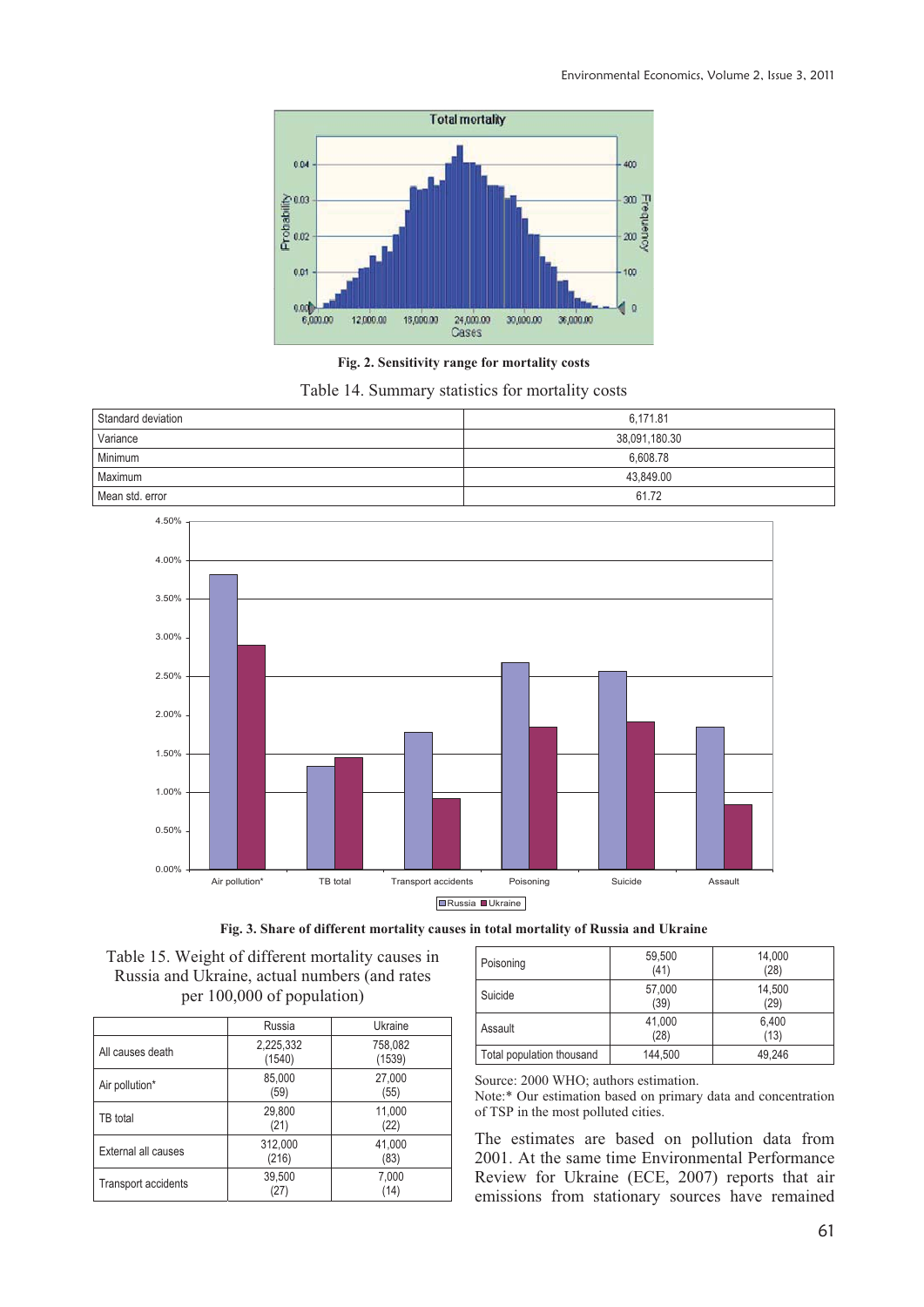stable since 2001 in spite of economic growth of about 30  $\frac{9}{4}$  due to modernization of equipment at metallurgical plants. It is an important factor when metallurgical plants (ECE, 2007) generated more than 50% of all air emissions. By 2009, GDP stayed approximately at the same level as in 2006, although one can observe substantial year-by-year variations. Steep reduction in smelting in 2008-2009 reversed to growth in  $2010-2011^2$ . Ukraine anticipates more than \$1 billion of investments in metallurgical sector, providing solid foundation for further growth in the sector<sup>3</sup>. This means that health effects associated with air pollution will stay at approximately the same level as they were estimated for 2001.

# **Conclusions**

This paper has shown that Ukraine has considerable health and mortality costs in human and monetary terms associated with air pollution. At a conservative estimate these costs amount to 27,000 excess deaths and 280,000 DALYs lost annually. In monetary terms, we estimate the costs at around 13 billion hryvnas (\$2.6 billion hryvnas), or 4 percent of GDP. By any standards this is a significant cost. In Russia the corresponding indicator is about 5 percent of GDP. Studies in the EU of similar costs, but using much more detailed data and a more sophisticated modeling of the dispersion of air pollution and the creation of particles,

comes up with air pollution costs from similar items in the range of 2 percent (Markandya and Tamborra, 2005). Thus by this measure the problem is more serious in Ukraine than in these countries. At the same time, the level of effort devoted to addressing it is much lower. Public and private sector spending on investment in air pollution control is very small (World Bank, 2003). Studies like these provide a useful guide to where efforts should be made to reduce air emissions (the focus needs to be on particulate pollution control in certain cities we have identified), and how the air pollution problem compares with other sources of morbidity and mortality (it is more serious, for example, than most social causes of death and more serious than TB). This is not something that is generally appreciated or acted upon.

The paper also demonstrates how the analysis can be done using limited and uncertain information. Therefore, estimates presented in the paper where complemented by sensitivity analysis. Limited data on air pollution is not enough to develop a detailed action plan for environmental costs burden alleviation, however, it is a good way to draw attention to environmental problems ignored in the former Soviet Union for years. Thus environmental degradation may soon become a significant barrier for economic growth and cannot be ignored by policy makers.

#### **References**

- 1. Abbey, D. et al. (1995). Long-Term Ambient Concentrations of Particulates and Oxidants and Development of Chronic Disease in a Cohort of Nonsmoking California Residents, *Inhalation Toxicology*, Vol. 7, pp. 19-34.
- 2. Brainerd E., Cutler D. (2005). Autopsy on an Empire: Understanding Mortality in Russia and the Former Soviet Union, *Journal of Economic Perspectives*, Vol. 19, No. 1, Winter 2005, pp. 107-130.
- 3. Bobylev S., Avaliani S., Golub A., Sidorenko V., Safonov G., Strukova E. (2002). Macroeconomic Assessment of Environment Related Human Health Damage Cost for Russia, Moscow: Working paper.
- 4. Cropper, M. and Oates, W. (1992). Environmental Economics: A Survey, *Journal of Economic Literature*, Vol. 30, pp. 675-740.
- 5. ECE (2007.) Environmental Performance Review, Ukraine, Second Review, UN. New York and Geneva.
- 6. Markandya, A. and M.L. Tamborra (2005). Green Accounting in Europe: the GARPII Project, forthcoming, Edward Elgar, Cheltenham.
- 7. Mrozek, J. and Taylor, L. (2002). What Determines the Value of Life? A Meta Analysis, *Journal of Policy Analysis and Management*, Vol 21 (2), pp. 253-270.
- 8. Ostro, B. (1994). Estimating the Health Effects of Air Pollution: A Method with an Application to Jakarta, Policy Research Working Paper, World Bank.
- 9. Pidaev A. Chief ed. (2004). Health indexes and health related expenditures in Ukraine in 2002-2003. Ministry of Public Health of Ukraine, Center of Health Statistics, Kyiv.
- 10. Pope C.A. III, Burnett R.T., Thun M.J., et al. (2002). Lung cancer, cardiopulmonary mortality, and long-term exposure to fine particulate air pollution, *Journal of the American Medical Association*, 287 (9), pp. 1132-1141.
- 11. Ready R. et al. (2004). Benefit transfer in Europe: how reliable are transfers between countries? *Environmental and resource economics*, Vol. 29, pp. 67-82.
- 12. Schwartz, J. (1994). Air Pollution and Daily mortality: A Review and Meta Analysis, *Environmental Research*, 64, pp. 36-52.
- 13. Shalimov S.O. Chief ed. (2004). Bulletin of the National cancer-register of Ukraine, Institute of Oncology of Ukraine, No 5, Kyiv.

1

<sup>1</sup> http://www.cisstat.com/eng/ukr.htm.

<sup>2</sup> http://www.ukrainians.ca/business/37635-annual-steel-production-in-ukraine-will-make-up-145-per-cent-in-2011.html.

<sup>3</sup> http://www.steelorbis.com/steel-news/latest-news/ukrainian-metallurgy-to-get-1-billion-in-investments-for-upgrades-in-2011\_2012-581108.htm.